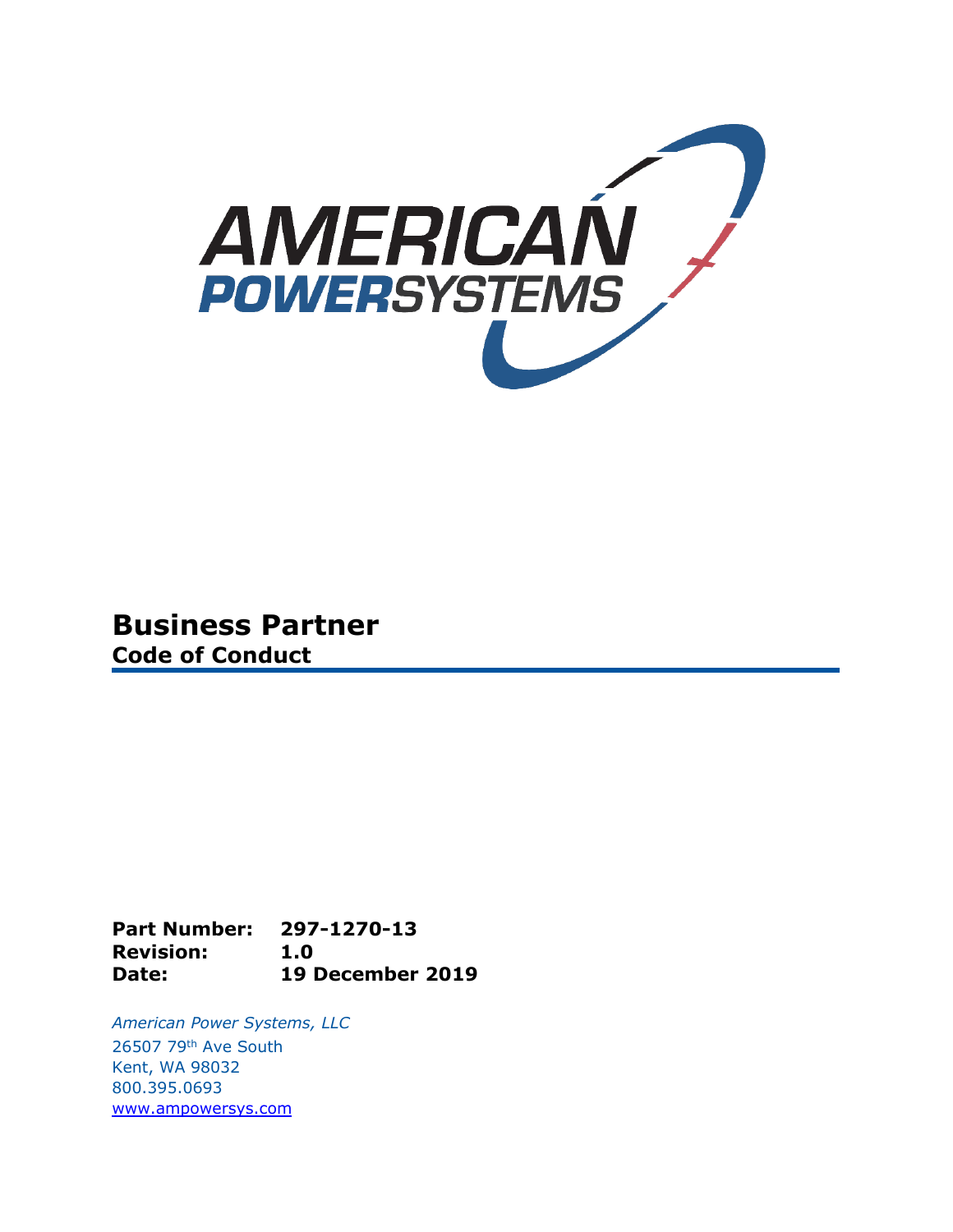## **Revision History**

| <b>Date</b>      | <b>Revision</b> | <b>Notes</b>     |
|------------------|-----------------|------------------|
| 19 December 2019 | 1.0             | Initial Release. |
|                  |                 |                  |
|                  |                 |                  |
|                  |                 |                  |
|                  |                 |                  |
|                  |                 |                  |
|                  |                 |                  |

Copyright © 2019 American Power Systems, LLC. All rights reserved. No part of this document may be reproduced or transmitted in any form or by any means without prior written consent of American Power Systems, LLC (hereafter referred to as "APS" or the "Company").

This document is for informational purposes only and does not set forth any warranty, expressed or implied, concerning any equipment, equipment feature, or service offered or to be offered by American Power Systems, LLC. American Power Systems, LLC reserves the right to change, modify, transfer, or otherwise revise this publication without notice. Every effort has been made in the preparation of this document to ensure accuracy of the contents, but all statements, information, and recommendations in this document do not constitute a warranty of any kind, express or implied. Any examples, data, names, command display output, and figures included in the document are fictitious and shown for illustrative purposes only.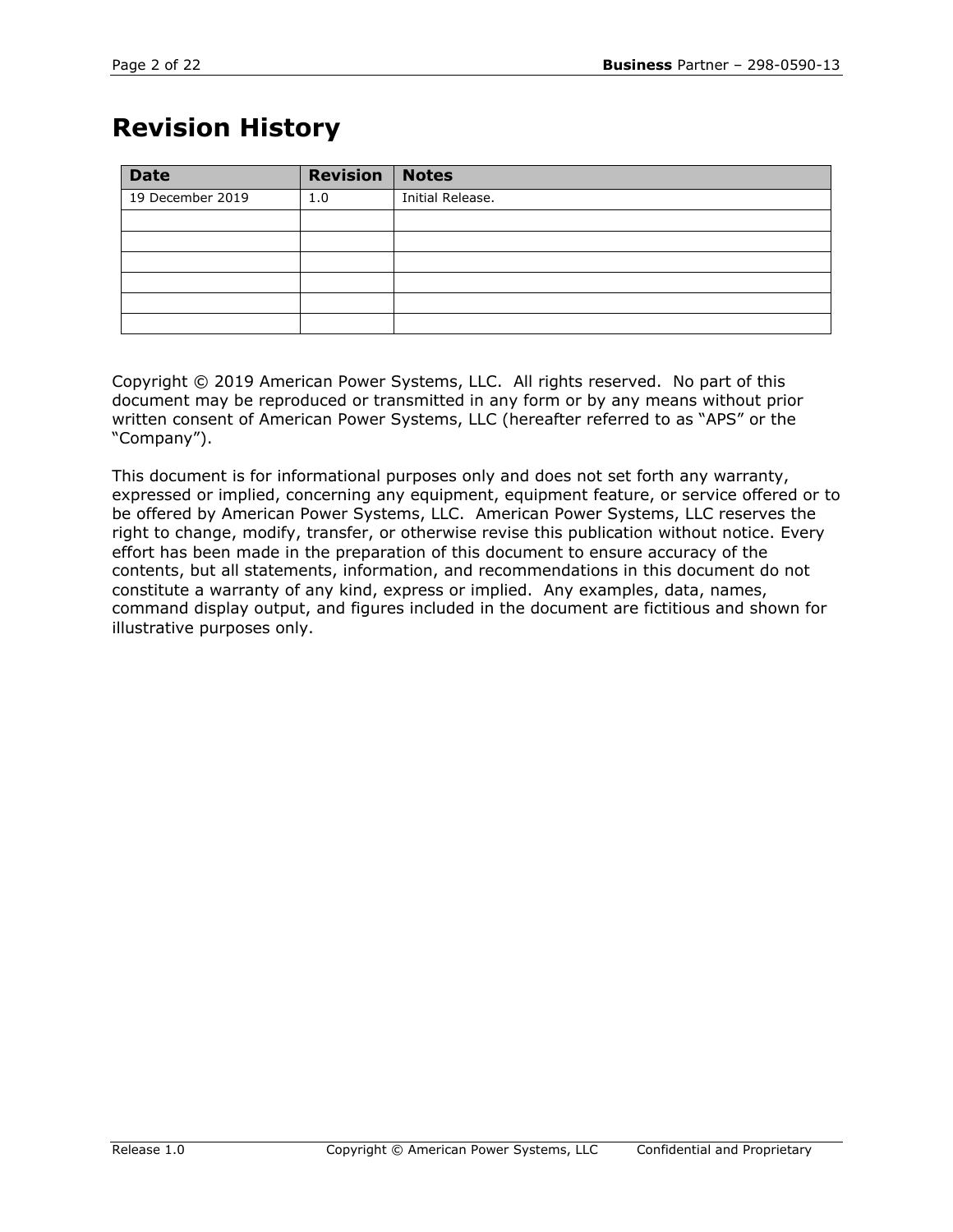# **Contents**

| 1.          |                                               |                                                          |  |  |
|-------------|-----------------------------------------------|----------------------------------------------------------|--|--|
|             | 1.1<br>1.2<br>1.3                             |                                                          |  |  |
| $2^{\circ}$ |                                               |                                                          |  |  |
|             | 2.1                                           |                                                          |  |  |
| 3           |                                               |                                                          |  |  |
|             | 3.1<br>3.2<br>3.3<br>3.4<br>3.5<br>3.6<br>3.7 |                                                          |  |  |
| 4           |                                               |                                                          |  |  |
| 5           |                                               |                                                          |  |  |
| 6           |                                               | Lawful Employment, Labor Standards, and Human Rights  12 |  |  |
| 7           |                                               |                                                          |  |  |
| 8           |                                               |                                                          |  |  |
| 9           |                                               |                                                          |  |  |
| 10          |                                               |                                                          |  |  |
| 11          |                                               |                                                          |  |  |
| 12          |                                               |                                                          |  |  |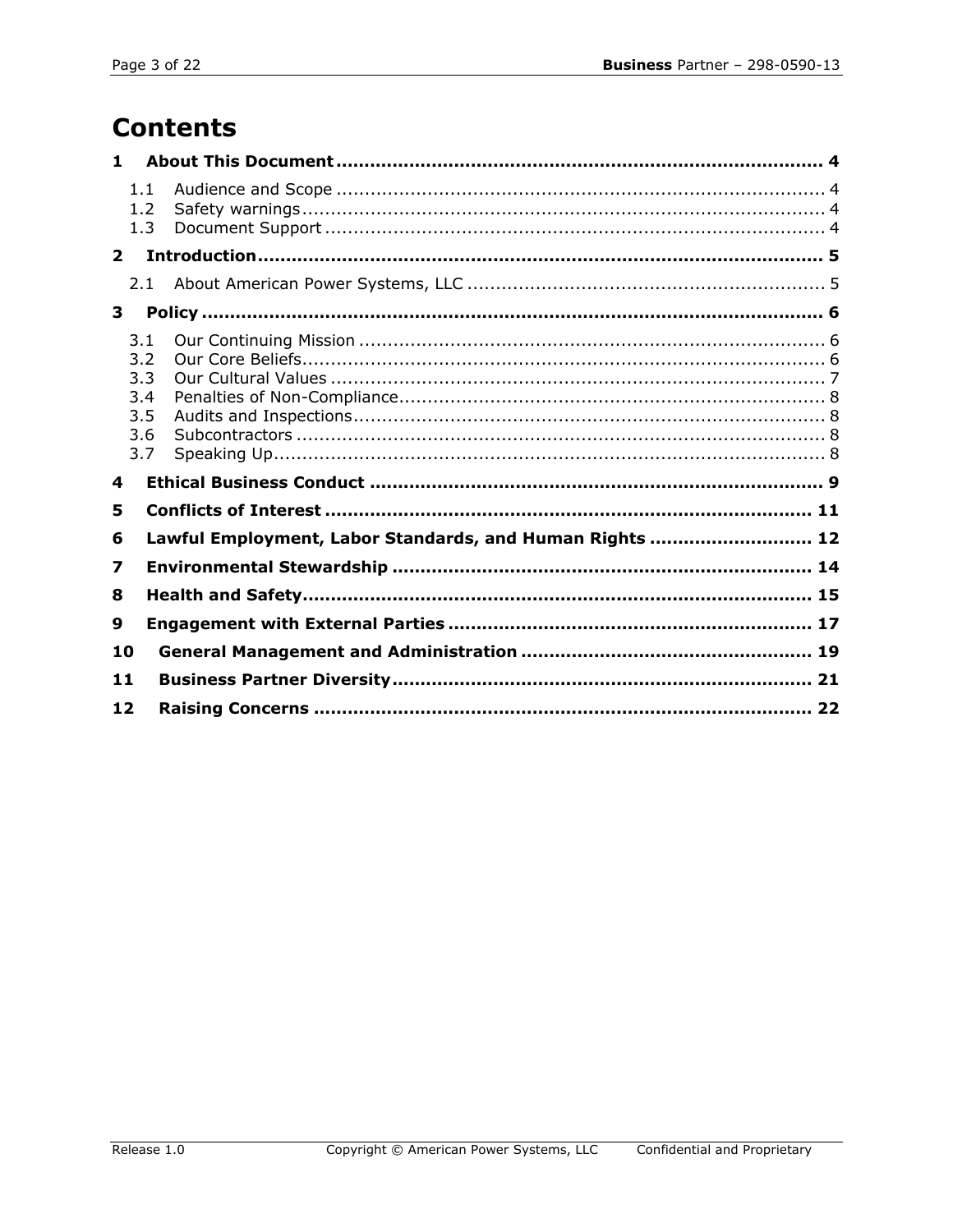## **1 About This Document**

This Code of Conduct (Code) sets forth the principles and standards of conduct that American Power Systems expects Business Partners, their employees, subcontractors and sub-suppliers to meet during the provision of goods and services to the Company.

## **1.1 Audience and Scope**

To support compliance with this Code, Business Partners shall ensure the Code is shared with all individuals assigned to perform work for or on behalf of American Power Systems, and that all American Power Systems related tasks are executed by individuals with the skills, expertise and certifications necessary to uphold the principles and meet the standards of the Code

This manual applies to all the Company's nominated suppliers and sub-contractors. This manual is available to all Company employees, all Company's nominated suppliers, all Company's nominated sub-contractors, and all current, past, and future customers of the Company upon request.

## **1.2 Safety warnings**

The following notices and statements are used in this manual. They are listed below in order of increasing severity of potential hazards:



**Caution -** A caution calls attention to a possible hazard or notifies the user they might do something that could cause loss of data or damage equipment.



**Warning -** A warning is a possible hazard that could result in injury or death.

### **1.3 Document Support**

Your opinion is important to us! Your feedback helps us improve our documentation. Please send your comments, feedback, or input about this document to: [questions@ampowersys.com.](mailto:questions@ampowersys.com)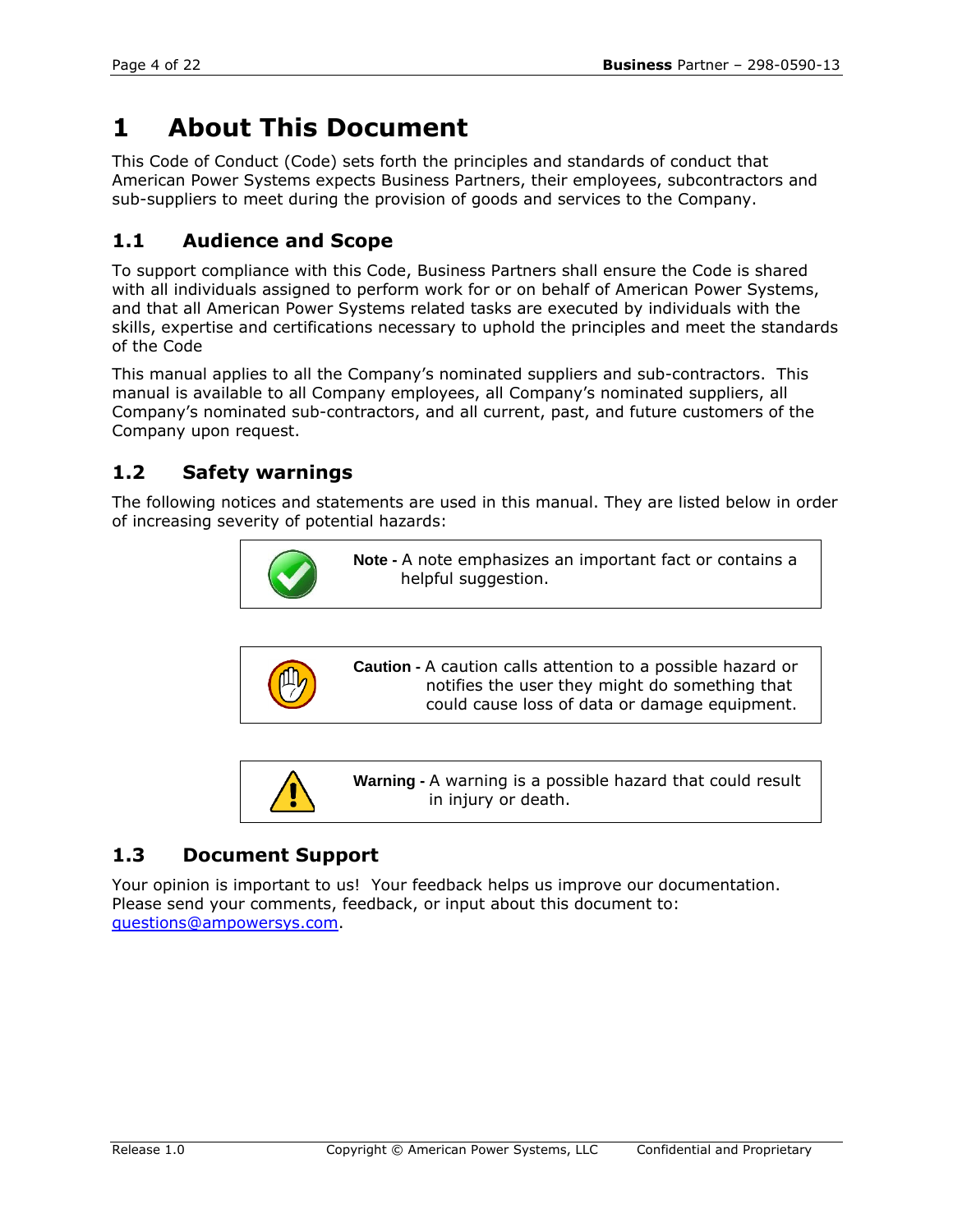# **2 Introduction**

### **2.1 About American Power Systems, LLC**

American Power Systems, LLC (hereafter referred to as "APS" or the "Company") entered the DC Power market in the Pacific Northwest during the fall of 1994 as a distributor of valve-regulated batteries (VRLA) for the uninterruptible power supply (UPS) industry. In 1999, American Power Systems opened its second office in Irvine, CA to better serve the growing number of customers and markets. Today, American Power Systems, LLC has locations throughout the Western United States to ensure prompt service to our customers. With the rapid expansion of the Telecom market, American Power Systems, LLC has aggressively sought to meet and exceed our customer's needs by providing complete DC power solutions. With the individual needs of the customers as our main focus, American Power Systems has emerged as one of the leaders in providing stationary battery power throughout the West.

American Power Systems' in-house service department offers a wide range of DC power services. We take pride in delivering quality work in a timely manner, and at a reasonable price. Our dedication to superior service accounts for the large number of repeat customers, who look to us as their source for complete DC Power Solutions.

American Power Systems, LLC has experienced DC power specialists, who have a full understanding of industry requirements and standards to perform services safely and quickly. Our services can include simple installation of customer premise to cellular environment power systems to large telephone central office applications with multiple strings of batteries.

System Integration is another value-added service we are proud to offer to our customers. With the high demand for integrated solutions, we are providing high-density power in enclosures packaged with customer specified communications equipment.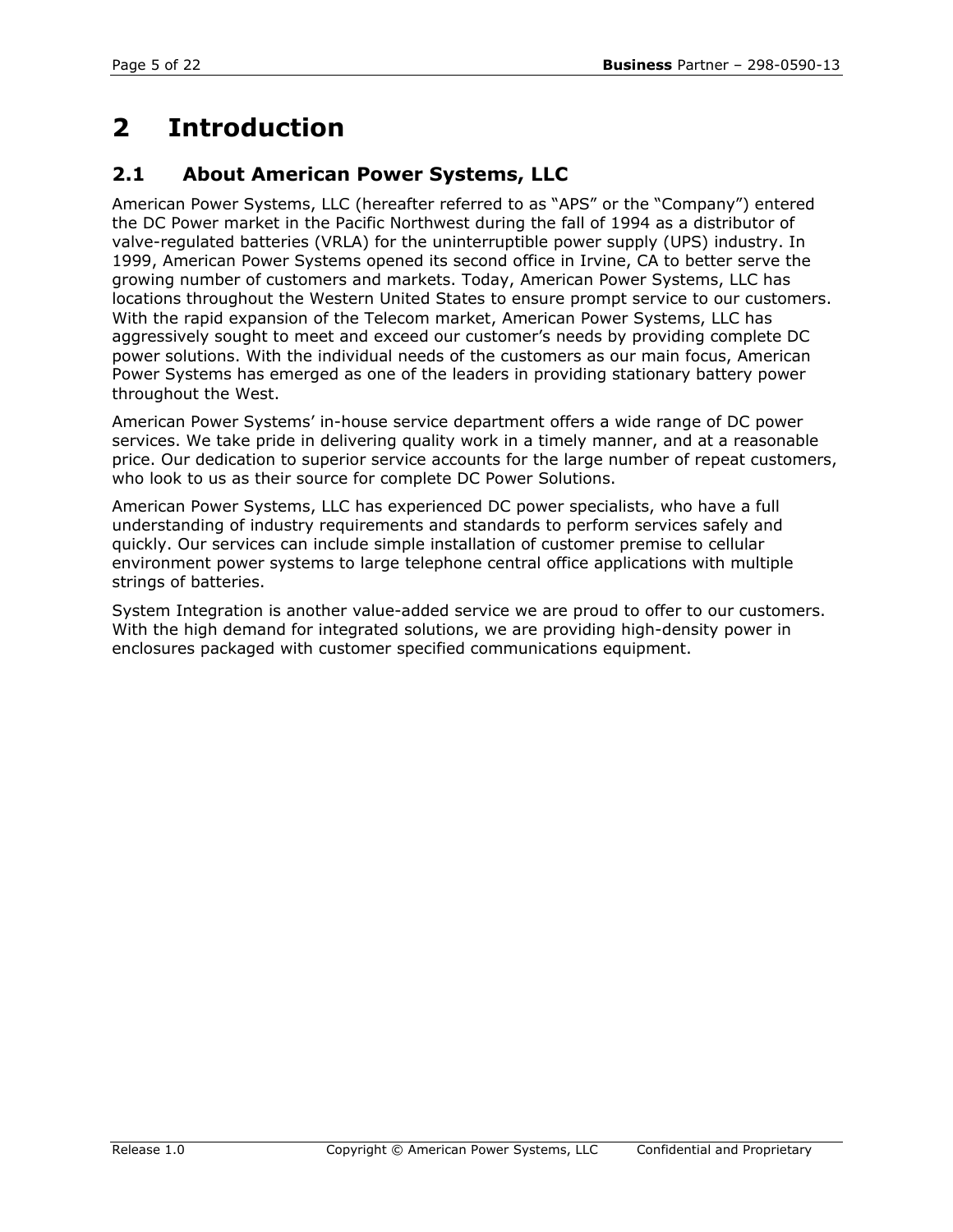# **3 Policy**

At APS, we understand that a strong commitment to compliance and ethics is the foundation of a successful business. We strive to ensure every business decision is guided by our Mission, Core Beliefs, and Culture and our commitment to operate with high ethical standards.

APS sustains a remarkable Culture and supports it through special initiatives, committees, and programs. We remain fully committed to preserving our legacy, heritage, values, and all those other defining attributes that make our company so special.

These guidelines are based on fundamental principles of social and environmental responsibility that are compliant with local law and consistent with international expectations. As APS follows these guidelines, we must insist that our present and future Business Partners are expected to follow these guidelines and comply with the relevant laws in these areas. Additionally, these guidelines must be passed along to your Business Partners and obligate them to observe the same guidelines.

This Code sets forth the principles and standards of conduct that Business Partners, as well as their employees, subcontractors, and sub-suppliers must adhere to as they provide goods and services to APS. Business Partners are responsible for ensuring:

1. This Code is shared with all individuals assigned to perform work for or on behalf of APS,

2. Any work performed for or on behalf of APS is done in full compliance with this Code, all applicable laws and regulations, and in accordance with the highest standards of ethical business conduct, and

3. Any work performed for or on behalf of APS is done by trained individuals with the skills, expertise and certifications necessary to complete the job in a safe and compliant manner.

We regard our Business Partner base as a critical and necessary extension of our mission, operations and future success, and we appreciate your commitment to making compliance and ethics a top priority as you work with APS.

Jason Gardner Director of Compliance

### **3.1 Our Continuing Mission**

- Long-term relationships, not short-term wins: We seek to earn partnerships with our employees, customers, and suppliers. We do this by providing quality DC products and services in a timely fashion, and at a fair market value.
- Team success, not individual credit: We focus on serving internal and external customers in a collaborative environment that is responsive, respectful, and supportive. Individuals will be recognized and compensated for their contribution to team success.
- Humor and humility, not taking ourselves too seriously: We are committed to professionalism and doing excellent work together. At the end of the day, it's important to have times of shared laughter.

## **3.2 Our Core Beliefs**

PEOPLE

• The heart of the company will always be our people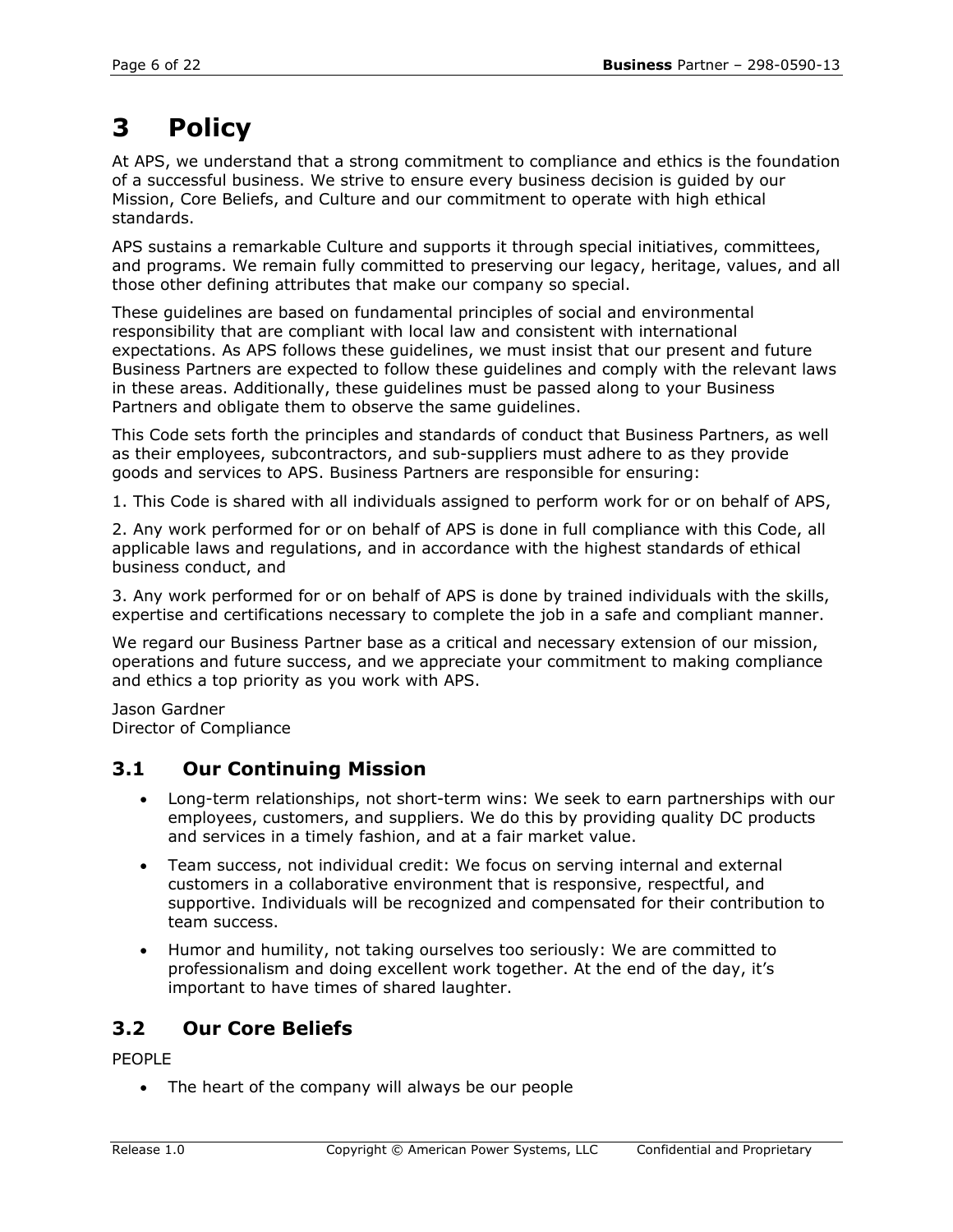- We support each other which supports our common purpose
- The personal growth, mentorship, and development of our people will remain our legacy and heritage
- Everyone's contributions are valuable, and they play a respected role in growing our organization

#### PLACES

- A safe, clean, and healthy workplace is imperative for all operations
- The company protects its environment and supports the community
- Reinvestment in equipment, capabilities, and expansion is key to our continued growth

#### PRINCIPLES

- Work should be rewarding, enjoyable, and gratifying
- Integrity is the basis for everything we do
- Quality, innovation, and continuous improvement are essential to our model of success

### **3.3 Our Cultural Values**

#### RESPECT

- We respect people, their diverse ideas, and individual roles.
- We respect our co-workers, customers, suppliers, partners, competitors, community, and the world.

#### VALUE

• As co-workers we value each other and show mutual respect. We will continue to have the deepest gratitude for everyone's contributions to our company and its successes.

#### INTEGRITY

• We operate with ethics and honesty in everything we do to uphold our integrity.

#### **OUALITY**

• It is an inside job. The success of the company and its products were built on quality – we will never lose sight of its importance.

#### **SAFETY**

• No task is so important that it cannot be done safely. We protect each other and ourselves through our continuous commitment to safety awareness, education, process improvement, and implementation.

#### FAMILY

• We care for each other through camaraderie, teamwork, mentorship, and mutual support.

#### DEDICATION

• We are dedicated to our jobs, our ability to exceed customer expectations, and our world-class quality reputation in order to remain the leader in our Industry.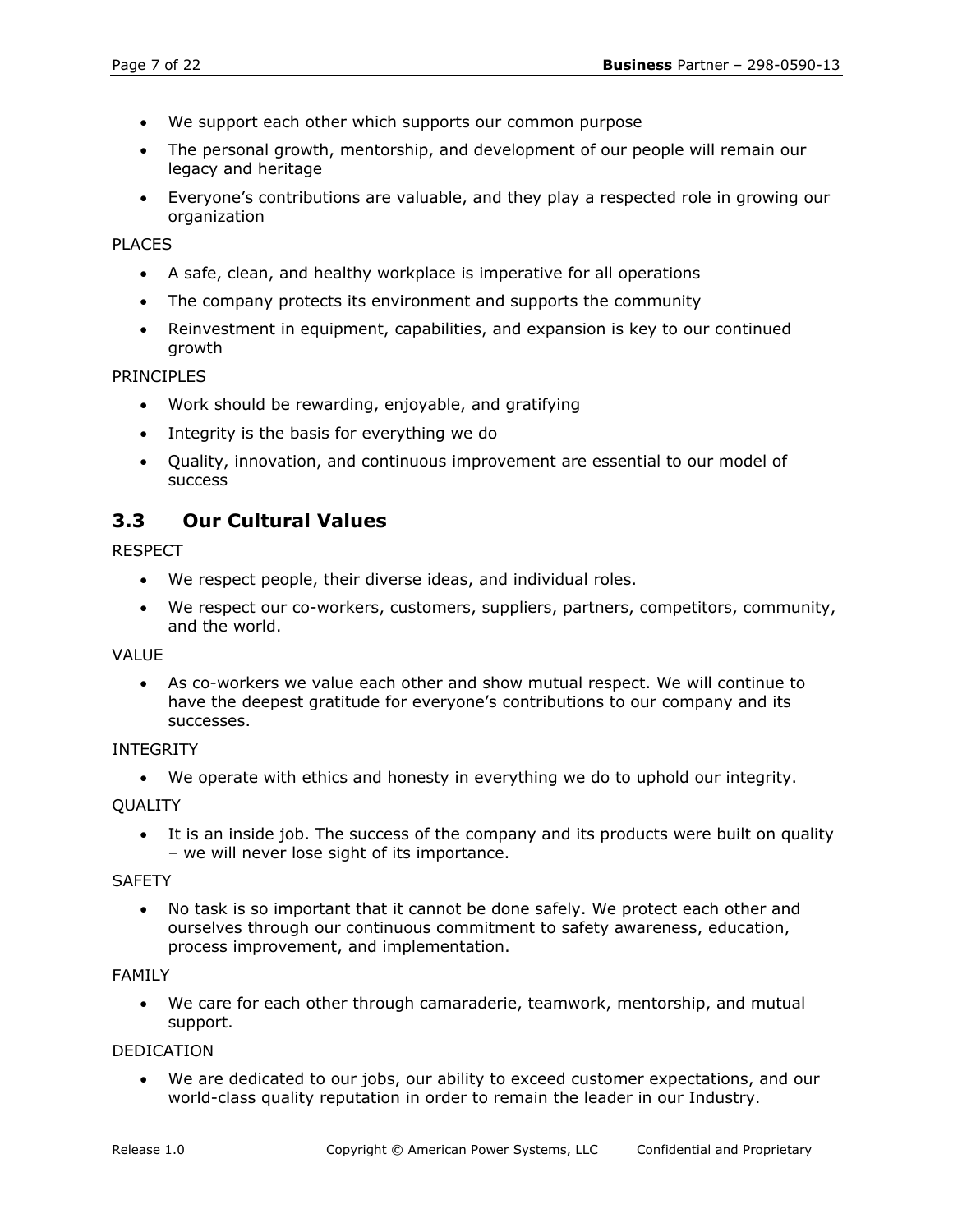#### CHANGE

• Together, we accept it, adapt to it, and use it to move the company forward. Our past challenges have only made us stronger.

**STEWARDSHIP** 

• We take pride in environmental protection, innovative recycling, fiscal responsibility, and cultural sustainment.

#### INNOVATION

• Remains a part of our DNA. We will continue to research and develop new technologies, opportunities, and operational efficiencies.

### **3.4 Penalties of Non-Compliance**

Part of conducting business with APS includes compliance with this Business Partner Code of Conduct. APS has the right to terminate business with a business partner who fails to adhere to this Code. If it is determined a Business Partner does not adhere to the Code, they must correct their actions to ensure compliance with the requirements outlined in this document

### **3.5 Audits and Inspections**

APS retains the right to audit its business partners and may require Business Partners to demonstrate they are in compliance with this Code of Conduct. Any violations will be reported to the business partner's management for the attention, and if appropriate, corrective action.

Failure to comply with the expectations outlined in this Code could result in termination of your assignment and/or contract.

### **3.6 Subcontractors**

APS must be informed of all business partner subcontractors that will be used in conducting business with and for C&D. Business partners must ensure their subcontractors receive this code and abide its contents

### **3.7 Speaking Up**

Business Partners are to discuss any questions or concerns about compliance or ethics issues that arise while working for or on behalf of APS with the APS ethics department. Business Partners may also call APS at the main number on the cover page with questions on compliance or ethics issues, to report activities they believe may be illegal or unethical, or to raise concerns about questionable accounting or auditing matters. Business Partners may call anonymously.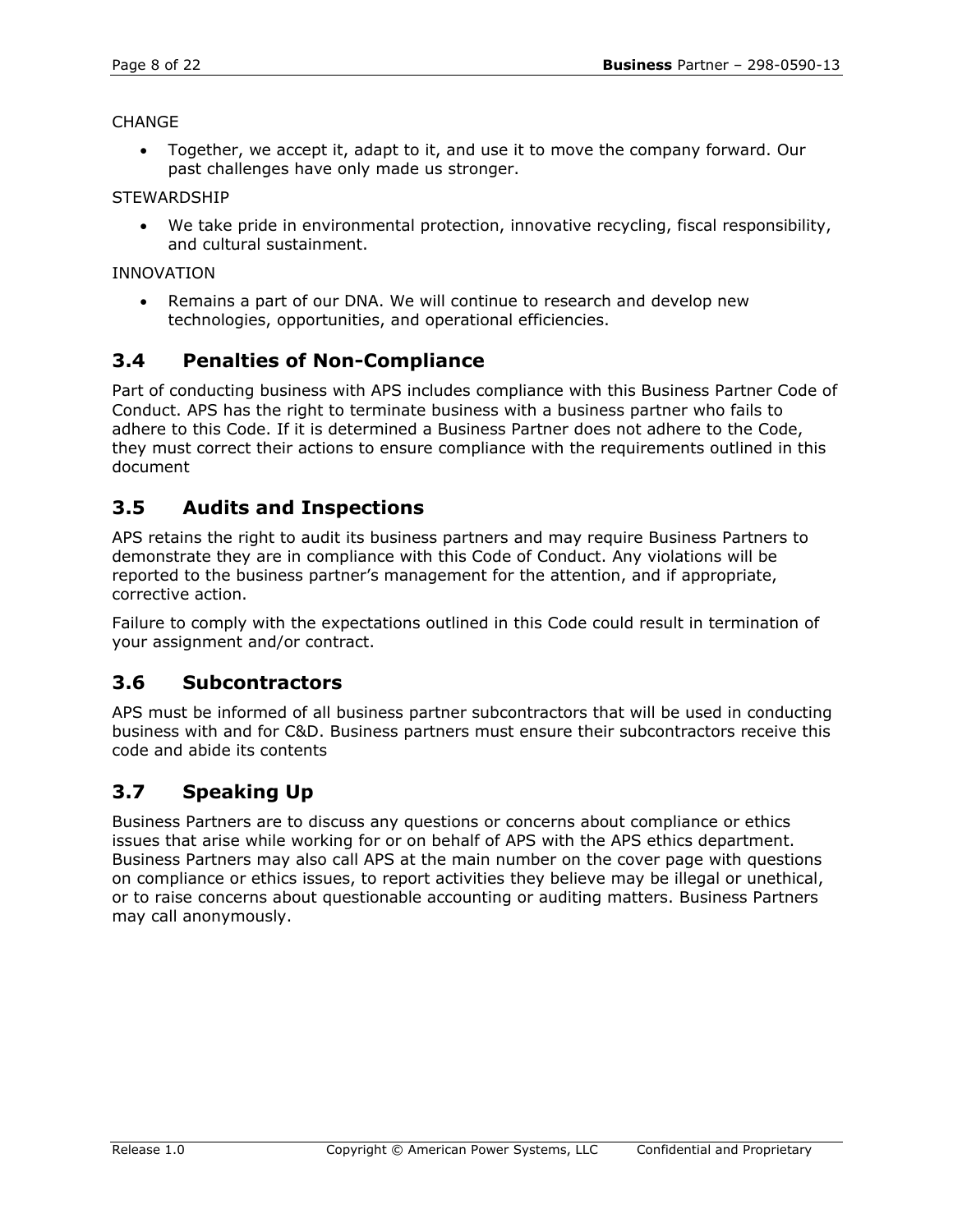## **4 Ethical Business Conduct**

APS competes fairly and in compliance with all applicable business competition laws worldwide. The integrity of our company and its business partners is an integral part of our business practices and dealings. We hold all our business partners to the highest ethical standard. APS will not do business with those that seek a competitive advantage through unethical or illegal business practices.

APS expects Business Partners to conduct business in accordance with the highest ethical standards, including adherence to the following:

- Business Integrity: Business Partner shall prohibit all forms of bribery, corruption, extortion, embezzlement, and money laundering. Bribes or other means of obtaining undue or improper advantage are not to be offered or accepted. Behaviors or actions that may negatively influence, or appear to influence, supply management decisions shall be avoided, as are any improper reciprocal agreements.
- False Statements: APS business partners shall not make any false representations in connection with any APS transaction including, but not limited to, oral misrepresentations of fact, the promotion or use of false documentation such as nongenuine customer purchase orders, fraudulent or forged contracts, forged letters of destruction, or other false or inaccurate records.
- Criminal and Civil Claims: Business Partner shall inform APS of any recent, current, or pending criminal investigations or charges as well as any recent, current, or pending civil litigation against it or any of its employees so that APS can assess its interests and the potential impacts of such investigations, claims, charges or litigation.
- Company Records and Disclosures: Accurate records and disclosures are critical to APS meeting its legal, financial, regulatory and management obligations. Business Partner shall ensure that facts are never misstated, or material information omitted, to APS and all records, disclosures, and communications to APS are full, fair, accurate, timely, and understandable. The true nature of any transaction shall never be hidden, altered, falsified, or disguised, nor any endorsements, approvals, or authorizing signatures for any payment forged. Records or disclosures known to be false or misleading shall not be submitted, entered, processed, or approved and shall be reported to the APS Ethics department.
- Privacy and sensitive information: APS retains the right to monitor its assets and work environment to determine compliance with applicable federal, state, and local law. Business Partners shall not expect privacy during use of an APS workspace, computers, voicemail, or systems that create, access, transmit, or store information. Such information is accessible to APS even if it is password-protected, deleted by the user, or in a locked area.

In addition, privacy and information security laws and regulatory requirements must be complied with when information and data about or from customers, consumers, employees, or suppliers is collected, stored, processed, transmitted, or shared.

• Confidential Information and Intellectual Property: Confidential and protected information is APS proprietary or third-party information intended for use within APS that, if disclosed to or modified by unauthorized individuals, could result in the risk of financial loss, productivity loss, or damage to APS' reputation.

Confidential and protected information includes legal documents, contracts, proposals, information about a specific employee or customer (including name,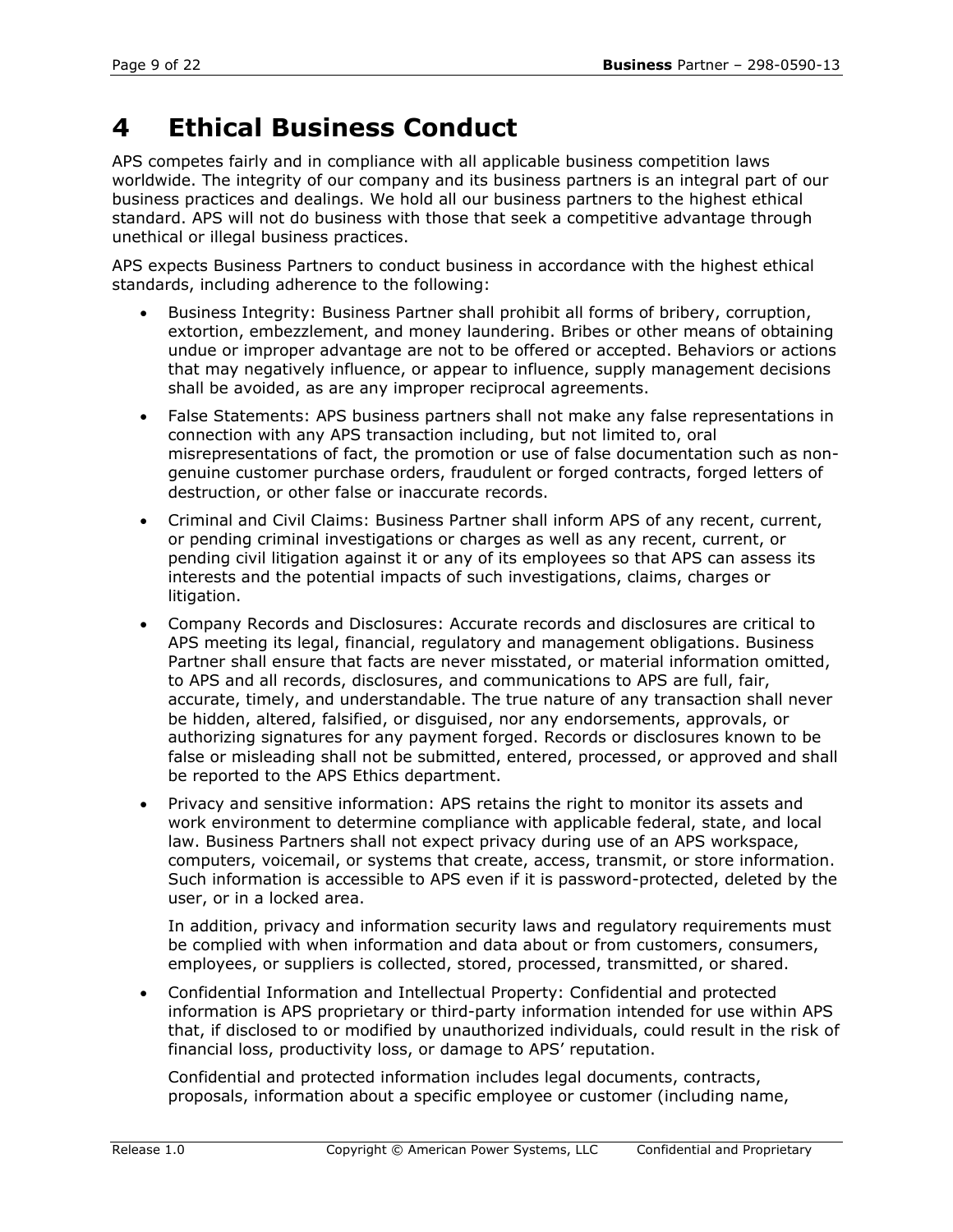address, Social Security number, phone numbers, contact names and billing data), intellectual property and trade secrets (e.g., competitive strategy, trading, investment, costs, supplier name/contract/pricing information, finance methods).

Revealing confidential or protected information obtained while working for APS is a violation of this Code of Conduct, APS contractual requirements, and potentially the law. Business Partners shall report any suspected data breach immediately following detection to APS via e-mail to [questions@ampowersys.com.](mailto:questions@ampowersys.com)

Business Partners shall maintain and protect the confidentiality, integrity, and availability of information entrusted to it by APS, except when disclosure is legally mandated or is authorized by APS' Legal Department. Other related requirements include ensuring the following:

- $\circ$  Confidential or protected information is not shared with APS affiliates that produce energy or energy-related products and services, and confidential or protected information is not used for personal gain or advantage or copied or shared without appropriate approval. This obligation continues even after an assignment at or with APS ends.
- o Documentation developed for APS is labeled "APS Confidential" in the footer of every document page.
- Responsible Sourcing of Minerals: Business Partners shall take reasonable steps to ensure the products they manufacture or contract to manufacture do not contain Conflict Minerals within the meaning of Section 1502 of the Dodd Frank Wall Street Reform and Consumer Protection Act.
- Responsible Procurement: Business Partners shall take reasonable steps to ensure products and services procured are from ethical sources and sub-suppliers are aware of and comply with the principles of conduct in this Code.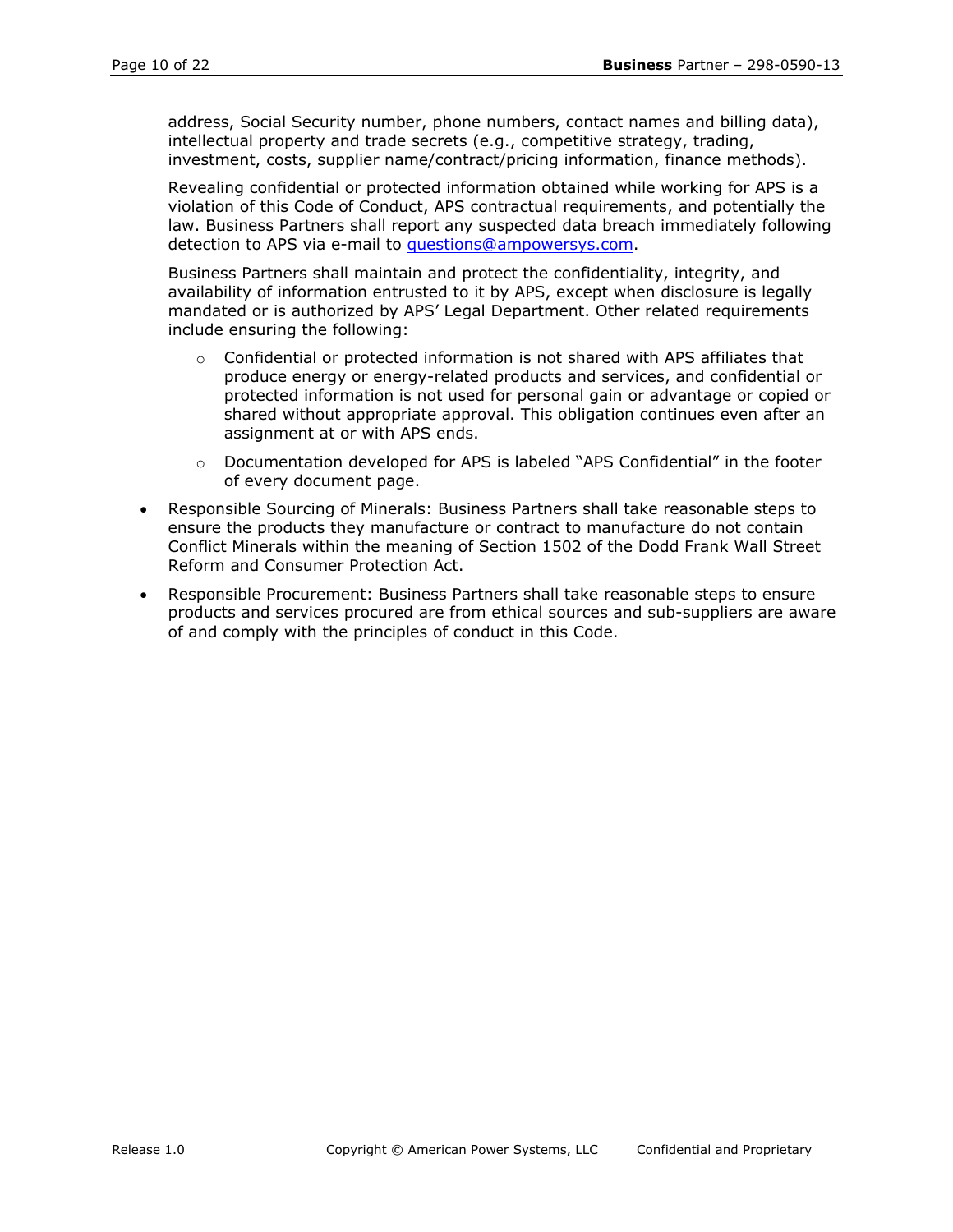# **5 Conflicts of Interest**

APS expects Business Partners to exercise reasonable care and diligence to prevent any actions or conditions that could result in a conflict with APS' interests, the appearance of a conflict of interest, or that may compromise the exercise of independent judgment during the execution of work for or on behalf of APS. Specifically:

- Conflicting business interests: While engaged in APS-related work, Business Partner shall not accept any employment or engage in any activity that creates a conflict of interest, or the appearance of a conflict of interest, with APS or in any way compromises the work that Business Partner is contracted to perform on behalf of APS. A conflict of interest can arise if actions are taken or if there are interests that may make it difficult for Business Partner to perform APS-related work objectively and effectively. Any potential conflicts shall be disclosed to the APS Ethics Department and written concurrence obtained that states Business Partner is allowed to remain in a situation that could be perceived as a conflict.
- Close Personal Relationships: Close personal relationships between Business Partner workforce members and APS employees responsible for monitoring Business Partner's performance should be avoided in order to not compromise the exercise of independent judgment or lead to claims of a conflict of interest or sexual harassment. To avoid these problems and to foster a positive work environment, Business Partner shall promptly report to the APS Ethics Department any close personal relationships which results, or could result, in a conflict with this Code.
- Gifts to Foreign Officials: United States companies and their employees and agents doing business outside the United States are required to comply with the provisions of the Foreign Corrupt Practices Act (FCPA). As such, no gift, money, entertainment, service, or other item of value may be offered or given to a foreign official, inside or outside the United States, or the official's friends or family members, in connection with work with APS. For purposes of the FCPA "foreign official" includes any officer, employee, candidate, agent, representative, official, or de facto official of any non-U.S. government, military, government-owned or affiliated company, or political party, or any public international organization. Even simple business courtesies such as meals, entertainment, or travel may be illegal under the FCPA or the laws of the host country. When traveling, working, and doing business in a foreign country or with a representative of a foreign country, Business Partners must maintain detailed records of transactions involving APS and any questions discussed with the APS Ethics Department.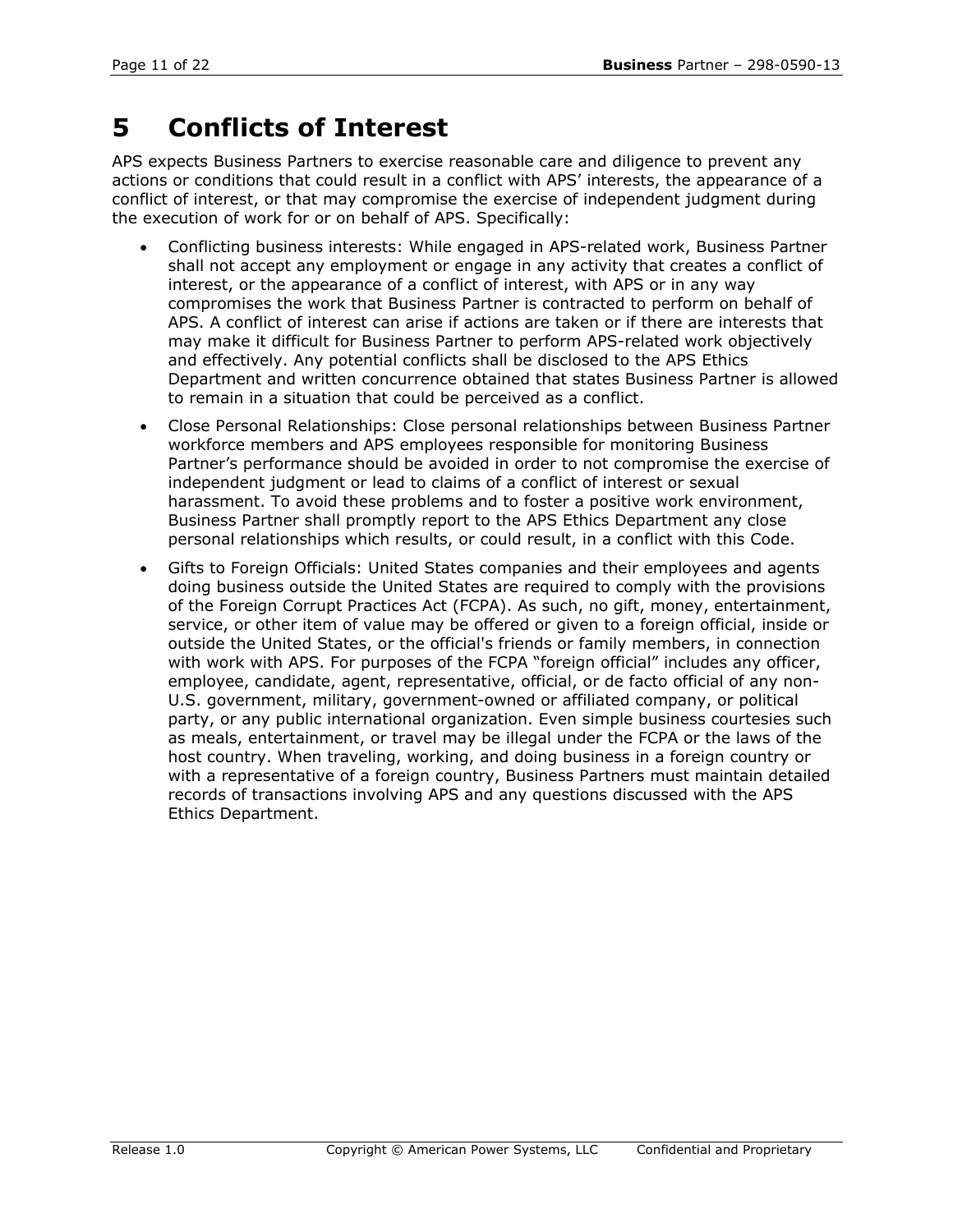## **6 Lawful Employment, Labor Standards, and Human Rights**

APS expects our Business Partners to treat their own employees fairly, in accordance with local laws, regulations, and standards regarding labor and employment. Business Partners are required to follow all general workplace standards. APS also expects our Business Partners to know and uphold the human rights of all workers, whether temporary or contract employees, and to treat all their workforce members with dignity and respect, providing them with safe and humane working conditions. Expectations include the following:

- Legal Right to Work: Business Partners shall, prior to employing any worker, validate and review all relevant documentation to ensure such worker has the legal right to work in that jurisdiction.
- Freely chosen employment: Business Partner shall not use or participate in the exploitation of workers, forced, or involuntary labor, including human trafficking. All members of the workforce shall be free to leave the workplace or to terminate their employment at any time. No workforce member shall be required to surrender any government-issued identification, passports, or work permits as a condition of employment. All fees charged to the workforce shall be disclosed upon request and excessive fees are unacceptable.
- Child Labor: Business Partner shall not employ any person under the minimum legal age for employment as prescribed by the relevant local authority, or under the age for completing compulsory education, whichever is greater. Legitimate workplace apprenticeship programs, which comply with all laws and regulations, are supported. Workforce members under the age of 18 shall not perform work that may expose them to hazards.
- Wages and Benefits: Wage payments and benefits must comply with all applicable laws and regulations. Business Partner shall inform their workforce members of the basis on which they are paid via pay stubs or similar documentation and in a timely manner. Deductions from wages as a disciplinary measure shall not be permitted.
- Working Hours: Business Partner shall not require their workforce to work beyond daily and weekly work hour limits as defined and required by local, state, and federal law.
- Harassment and Discrimination: Business Partner shall not tolerate any form of harassment or discrimination. This includes behavior, comments, jokes, slurs, email messages, pictures, photographs, or other conduct that contributes to an intimidating or offensive environment such as bullying, initiation activities, or workplace hazing regardless of the other person's willingness to participate. Business Partners are to comply with applicable local, state, and federal legal requirements prohibiting conduct that could reasonably be construed as sexual in nature, or discrimination or harassment based on race, color, age, gender or gender identity, sex (which includes but is not limited to pregnancy, childbirth, breastfeeding, and medical conditions related to pregnancy, childbirth, or breastfeeding), sexual orientation, gender expression, transgender status, ethnicity, genetic information, physical or mental disability, pregnancy, religion, religious creed, political affiliation, medical condition, military and veteran status, protected veteran status ancestry, citizenship status, use of leaves of absence protected under state or federal law, union membership, or marital status. These, or any other non-job-related factor, shall not be used as grounds for discrimination in hiring and employment practices,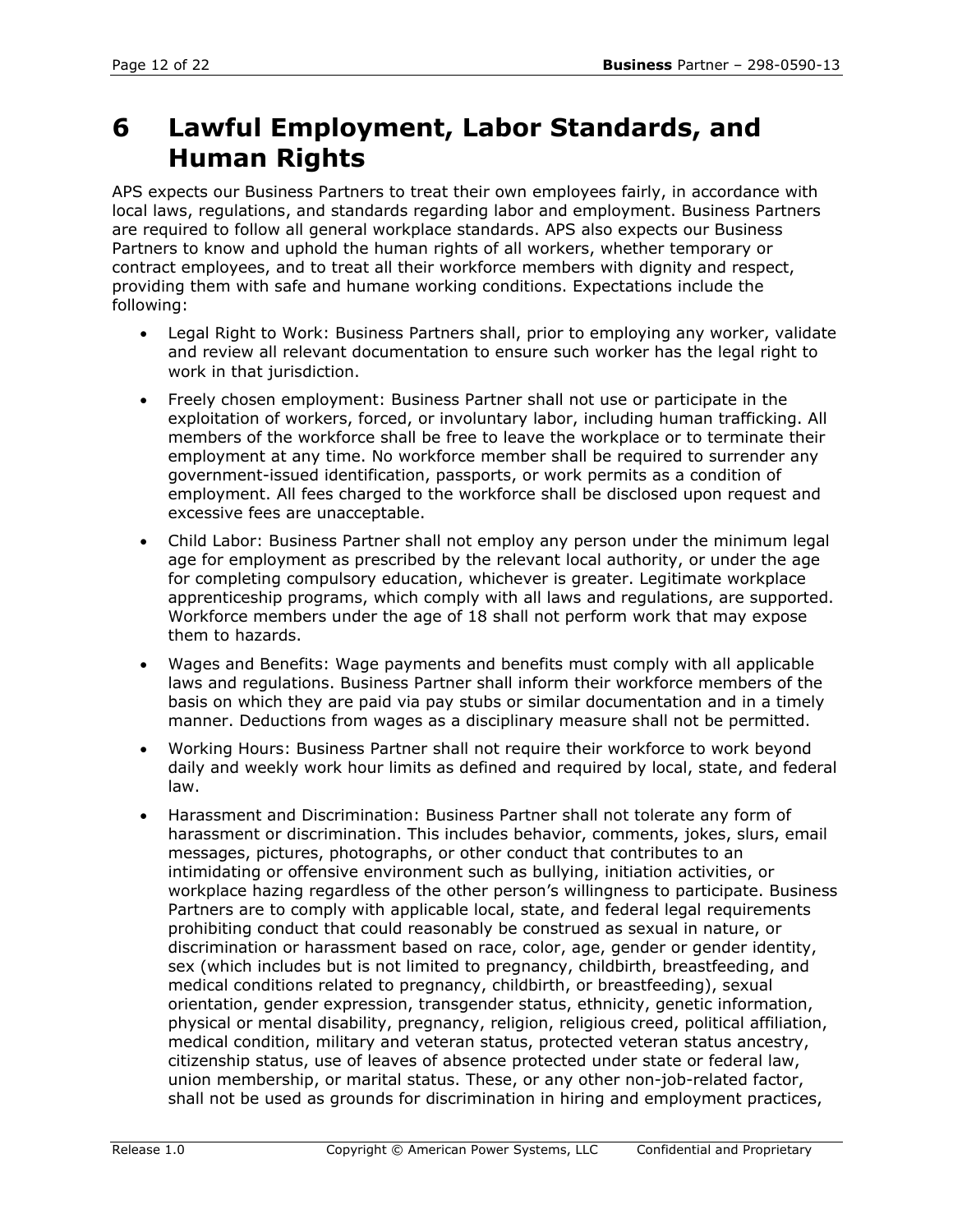including advancement, disciplinary decisions, benefits, training, or general workplace conduct.

- Workplace Violence: Acts or threats of physical violence, intimidation, harassment or coercion, stalking, sabotage, or similar activities shall not be tolerated. Engaging in acts or threats of violence will result in termination of the offending worker and may result in termination of Business Partner's assignment with APS.
- Humane Treatment: Business Partner shall ensure all members of the workforce are treated with respect and no use is made of corporal punishment, threats of violence, or other forms of physical coercion or harassment. Disciplinary policies and procedures in support of these requirements shall be clearly defined and communicated to workers.
- Freedom of Association: Workers should be able to communicate openly with management regarding working conditions without fear of reprisal, intimidation or harassment. The rights of the workforce to associate freely, join or not join labor unions, seek representation, and join workers' councils in accordance with local laws shall be respected and upheld by Business Partner.
- Non-reprisal: Business Partner shall ensure their workforce is able to openly communicate and share grievances with management regarding working conditions and management practices without fear of reprisal, intimidation, or harassment.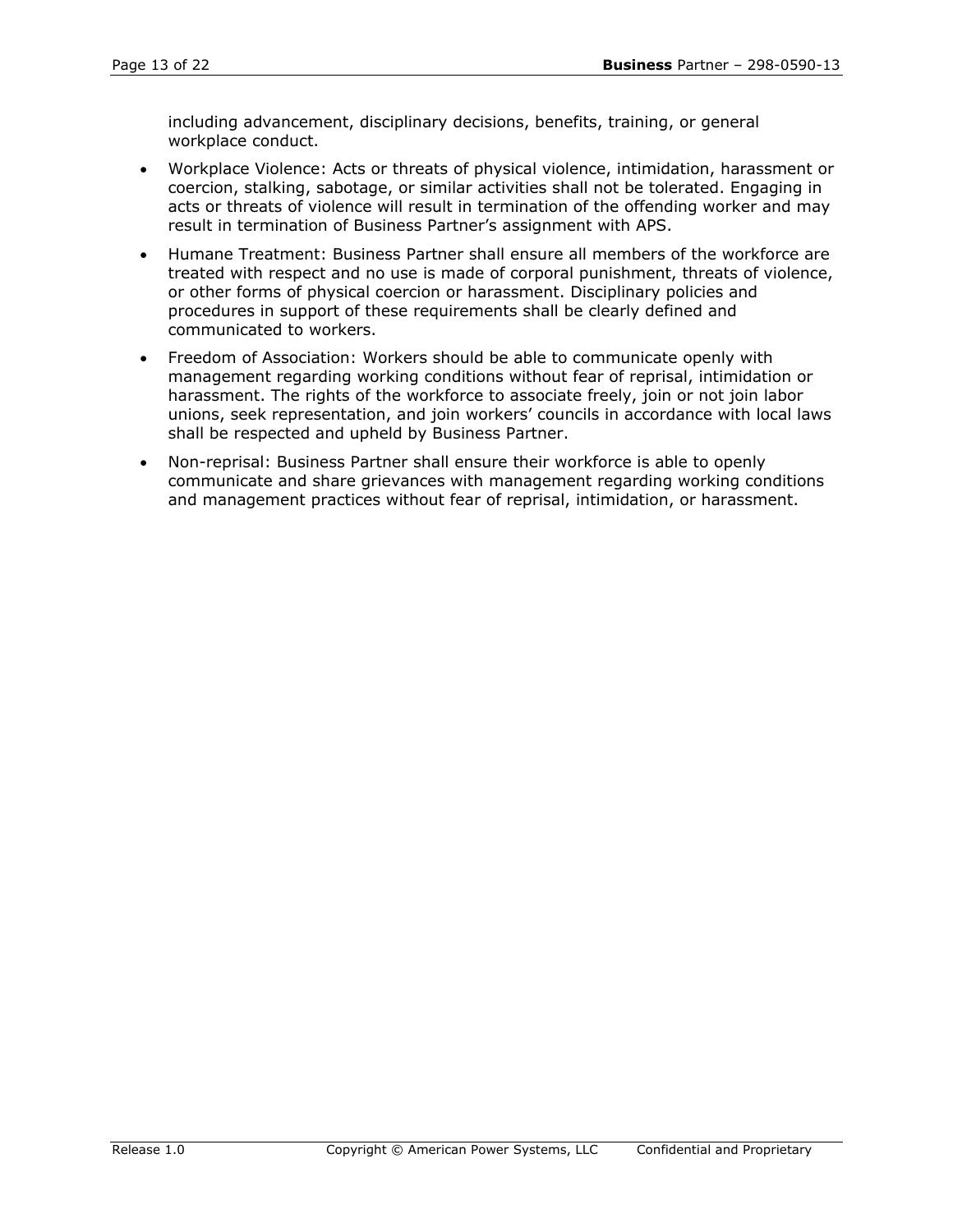# **7 Environmental Stewardship**

APS is committed to be an environmental leader and demonstrating this through its actions, including conducting its business in full compliance with the letter and spirit of all applicable environmental laws and regulations and operating in an environmentally sensitive manner consistent with its values. All products manufactured within the supply chain, and the applied materials used in the process are expected to meet environmental standards for design, development, distribution, disposal, or recycling. APS requires Business Partners operate in a similarly environmentally responsible manner, with management measures, including the following:

- Reducing energy, water consumption, and greenhouse gas emissions and increasing use of renewable energies and enhancing waste management.
- Responsible management of chemicals and materials used at all facilities, and incorporated into all products, to reduce the environmental and occupations health and safety risks associated with chemical exposures and hazardous wastes. Responsibilities include:
	- o Safe and responsible sourcing and managing of chemicals purchased, used in production, and disposed of after use.
	- o Striving to reduce the consumption of hazardous materials.
	- o Following all applicable laws and regulations related to chemicals management and discharges to the environment.
- Risk and Impact Identification and Management: Business Partners shall identify, inventory, and characterize all emissions, releases, wastes, and natural resource use occurring during the course of operations performed for or on behalf of APS. Processes shall be in place to identify, assess, mitigate, and manage potentially significant contingent risks and impacts to human health and the environment.
- Pollution Prevention and Resource Preservation: Business Partners shall identify and implement opportunities to reduce or eliminate waste and pollution at its source and to continually improve resource and materials use efficiency.
- Compliance with Environmental Legal Requirements: Business Partners shall comply with all applicable laws and regulations relating to the impact of their business on the environment. Compliance with environmental law shall include any international and applicable local laws affecting the source of materials and processes used to manufacture products, including, but not limited to, waste management, pollution prevention, conservation and energy use.
- Conflict Minerals: APS is committed to avoiding the use of conflict minerals within the meaning of Section 1502 of the Dodd Frank Wall Street Reform and Consumer Protection Act, which includes tin, tungsten, tantalum and gold ("3TG") which are mined in conditions of armed conflict and human rights abuses in the Democratic Republic of Congo (DRC) and its adjacent countries. APS expects our Business Partners to support our efforts in this matter and we expect Business Partners to do their due diligence in regard to avoiding conflict minerals.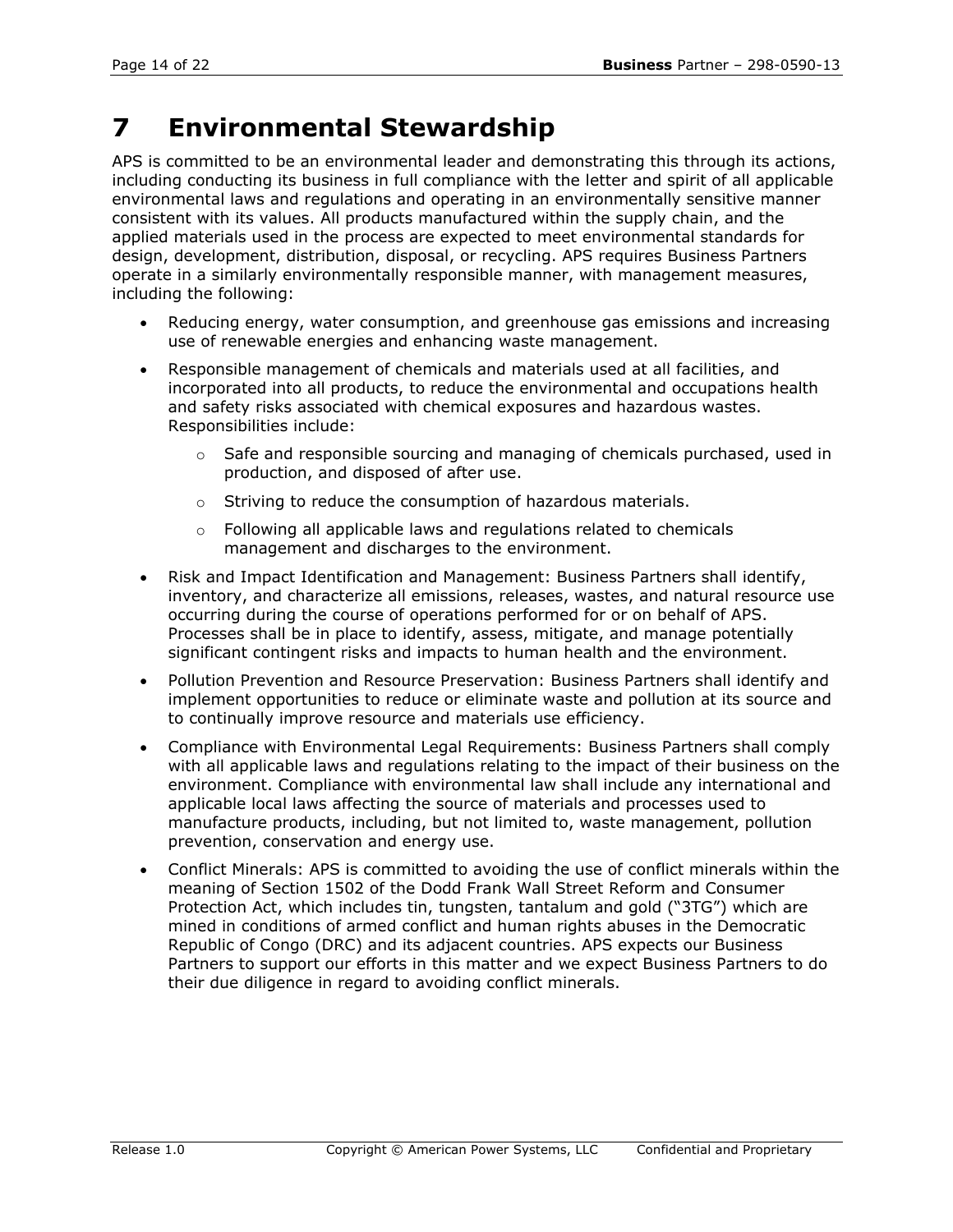## **8 Health and Safety**

The safety of the public, employees, and suppliers is our highest priority. Working safely and in compliance with all applicable safety rules, laws, standards, and procedures, including the Washington Industrial Safety and Health Act (WISHA) rules and regulations (or local equivalent, if outside of Washington), with this Code, and with any additional requirements from APS, is a condition of engagement as a Business Partner to APS.

- Public Safety: Business Partners shall identify and eliminate all potential public safety hazards associated with any activity, service, or product or equipment/tool deployed in the execution of a service for or on behalf of APS and their customers. Where hazards cannot be eliminated, they shall be controlled to within acceptable regulatory limits and recognized industry best practices. Appropriate public engagement, communication, and access control shall be undertaken to ensure no hazard exposure nor harm to the public.
- Occupational Safety: Business Partners shall identify workforce exposure to safety hazards via risk assessments and job safety analyses. Hazards shall be eliminated or controlled through proper design, engineering, procedural controls, and ongoing safety training. Where hazards cannot be adequately controlled by these means, the workforce shall be provided with appropriate, well-maintained personal protective equipment (PPE). As critical partners in achieving zero workplace injuries, APS subcontractors are encouraged to report near misses and are empowered and expected to stop the job if they observe work being performed in an unsafe manner by either an APS employee, APS contractor, APS customer, or third party conducting APS-related work, or working around an APS customer facility.
- Vehicle Safety: Business Partners shall ensure all vehicles used and transportation activities undertaken in the execution of APS business are compliant with applicable Department of Transportation (DOT) and Department of Motor Vehicles (DMV) regulations and codes. When operating a vehicle for APS business, drivers shall carry a valid driver's license, comply with state vehicle codes, and operate their vehicle safely at all times, including minimizing all distractions while driving and obeying all posted road regulations.
- Industrial Hygiene: Occupational hygiene and medical surveillance methods shall be implemented by Business Partners for all applicable work activities to identify, eliminate, and/or control workforce exposure to chemical, biological, and physical agents and to provide ongoing monitoring and surveillance of affected personnel. Engineering or administrative controls shall be used to control overexposures. When hazards cannot be adequately controlled by such means, the health of the workforce shall be protected by appropriate personal protective equipment (PPE) and programs.

Emergency Preparedness: Business Partners shall identify potential emergency situations and events associated with the work or location of the work to be carried out for or on behalf of APS and minimize potential impacts by implementing the following emergency plans and response procedures, where applicable: response equipment and PPE, emergency response reporting, workforce/public notification and evacuation procedures, emergency response training and drills, appropriate fire/emergency detection and suppression equipment, adequate exit or escape paths, and recovery plans.

Fitness for Duty: Business Partner shall have a process in place for determining if members of their workforce are safely able to perform the essential physical, psychological, and cognitive requirements of their job without risk to self, others, or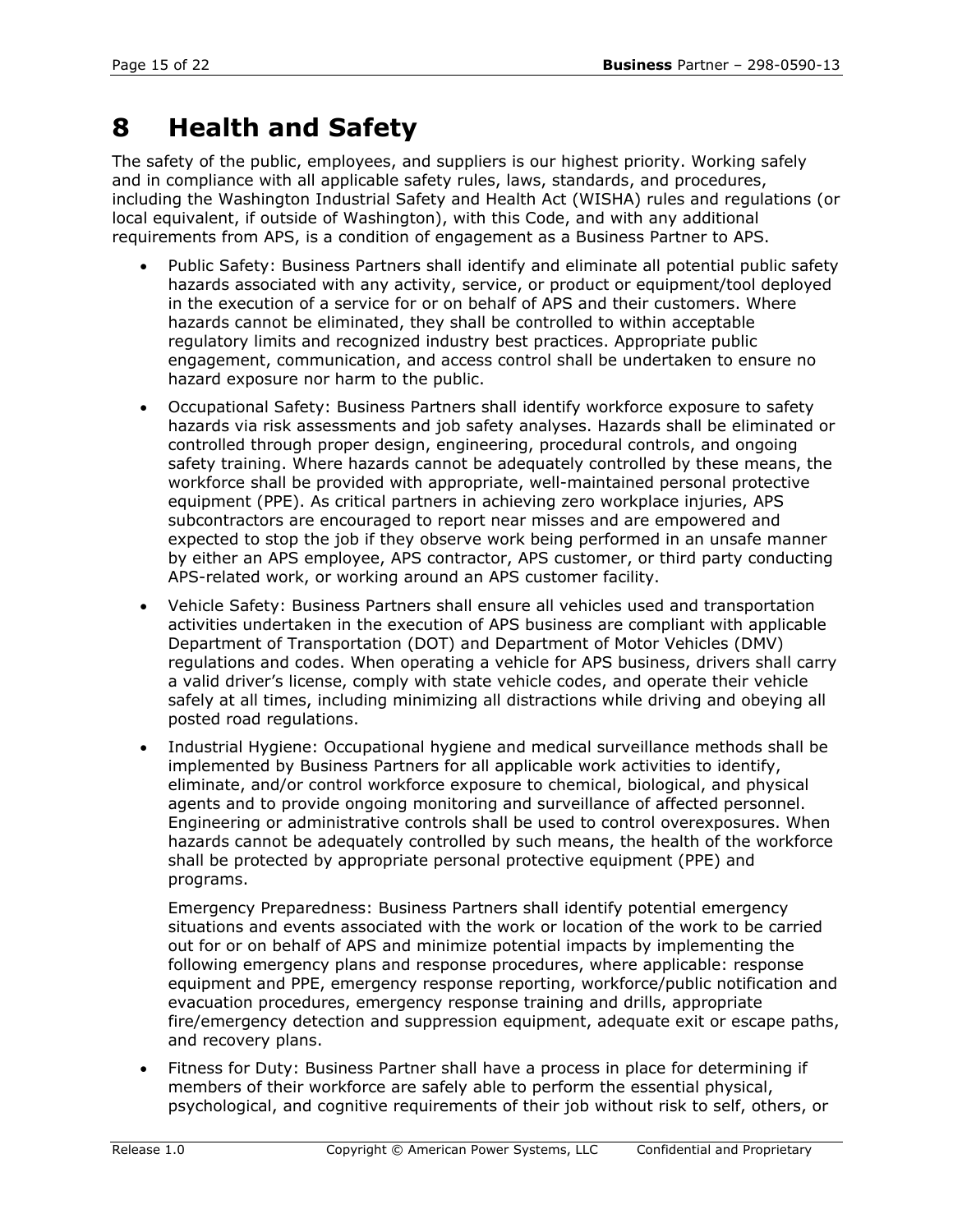the environment, and to ensure they are not impaired by drugs, alcohol, disabling medical conditions, or fatigue. Suppliers must also comply with any other fitness-forduty regulations that apply to the work being carried out for or on behalf of APS.

- Use of Drugs and Alcohol: The use, possession, purchase, sale, or the offer to sell, transfer, provide or share illegal drugs, or recreational and medical marijuana, during the execution of work for or on behalf of APS, while on APS property, or while operating an APS owned, leased, or rented vehicle, is prohibited, as is being in possession of, or under the influence of, medication prescribed for someone other than the prescribed patient. Business Partners are to inform the APS Ethics Department if they suspect any member of their workforce is taking prescription drugs or over-the-counter medications which could reasonably affect the ability to work safely or efficiently.
- Sanitation, Food and Housing: Where applicable, members of Business Partner's workforce shall be provided at a minimum, with ready access to clean toilet facilities, potable water, and to sanitary food preparation, storage, and eating facilities. Where dormitories are provided by the Business Partner or a labor agent, these shall be maintained to be clean and safe and provided with appropriate emergency egress, hot water for bathing and showering, adequate heat and ventilation, and reasonable personal space along with reasonable entry and exit privileges.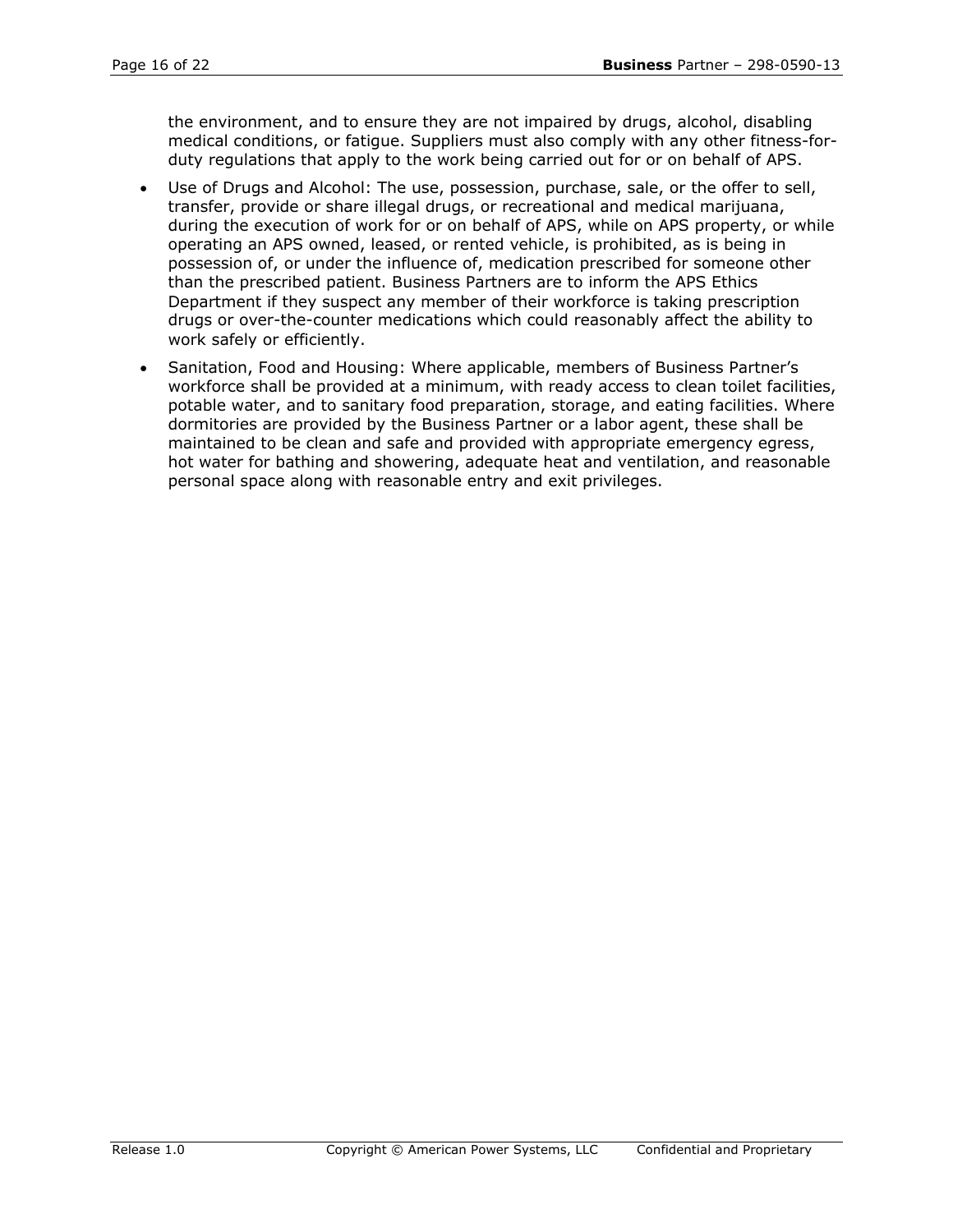## **9 Engagement with External Parties**

• News Media: No Business Partner shall represent itself to the media as speaking on behalf of APS unless expressly authorized to do so by APS' President. If the media asks to speak with an APS subject matter expert, the President will determine how to respond on behalf of APS.

In the case of an emergency, reporters arriving on the scene may try to gather information from any available source. If forced by the situation to respond to reporters, no attempt should be made to improvise an answer, to speculate, or to downplay the seriousness of the situation.

- Public Officials: In the ordinary course of business, Business Partners may interact with government agencies and employees. However, interactions with government agencies, officials and employees are often regulated by campaign finance, lobby disclosure, and government ethics laws. Before attempting to influence any election or government agency decision, or before hiring or making any payment to a public official or employee on behalf of APS, Business Partners shall confer with the APS Ethics Department.
	- $\circ$  Example 1: Business Partner must obtain a routine city or county permit before beginning work for APS and pay a fee to the appropriate local government agency. As long as Business Partner follows the standard procedure and does not offer any gift (including a cup of coffee), job, or payment to a public official or employee, Business Partner does not need to contact the APS Ethics Department.
	- o Example 2: Business Partner needs to rent space near an APS job and learns that a public official or employee who must approve the APS job owns the space Business Partner would like to rent. If Business Partner plans to bill the rent to APS, Business Partner must contact the APS Ethics Department before taking any further steps.
	- $\circ$  Example 3: Business Partner has been asked to appear before a government agency hearing on behalf of APS. Business Partner must contact the APS Ethics Department.
- Communication restrictions for current/former government employees: Business Partner shall ensure that it understands and enforces post-government employment ethics requirements applicable to employees or contractors that were previously, or are concurrently, government employees or contractors. These requirements place restrictions on interactions and communications executed on behalf of APS or Business Partner with government entities. Restrictions and requirements also apply to consultations on matters on which the current or former government employee is working or previously worked while in government.
- Social Media: Business Partner shall have processes in place to ensure the use of social media<sup>1</sup> by their workforce or representing agents does not negatively affect APS' reputation. Processes should specifically ensure against the following:

<sup>1</sup> Social media activity includes:

All types of posts and other communications on the Internet.

Posts on social networking sites (such as Facebook, Twitter, Yammer, LinkedIn, etc.).

<sup>•</sup> Blogs and other online journals and diaries.

<sup>•</sup> Bulletin boards and chat rooms.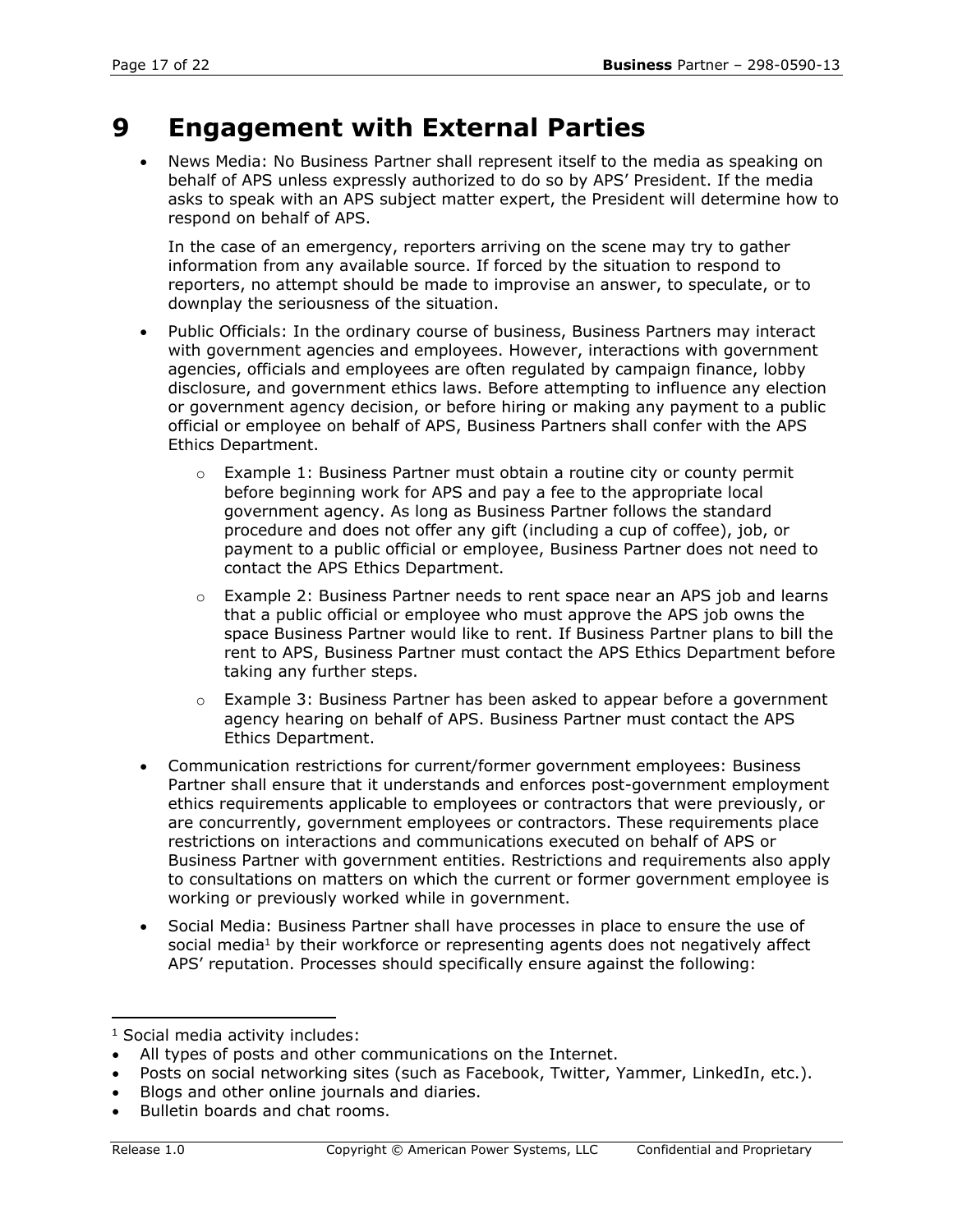- $\circ$  Representation of any content in any social media regarding APS without prior written approval of APS.
- o Posting content about APS staff or personnel, shareholders, customers, vendors, affiliates, or competitors that is derogatory to or in contravention of any standards in this Code.
- o Making business commitments involving APS.
- $\circ$  Posting photographs or video of non-public areas of APS' premises, processes, operations, or products without prior written APS approval.
- $\circ$  Posting photographs or video of any APS Customer sites, public or non-public areas of their premises, processes, operations, or products without prior written APS and Customer approval.
- o Use of APS' logo, trademark, or proprietary graphics in a way that suggests representation of APS.
- Customers: APS is committed to ensuring all Customers have a positive experience when working with company employees and Business Partners. While working for or on behalf of APS, Business Partner must ensure that:
	- $\circ$  Dress Code: Business Partners employees, and their subcontractors, are expected to dress and groom themselves in accordance with accepted social and business standards, particularly if the position involves dealing with Customers or visitors in person. Clothing worn by workforce members shall be professional and appropriate to the type of work being performed. Personal appearance should be a matter of concern for each Business Partner employee. A person may be asked to leave the workplace until they are properly attired and/or groomed.
	- o All workforce members conduct themselves in a professional manner.
	- $\circ$  Customers and property owners are provided with accurate information.
	- $\circ$  Photo identification is carried at all times, with a willingness to show it to customers.

If unsure about the appropriate attire for the worksite or about the type of information to provide to a customer, Business Partner should discuss the matter with their APS business contact.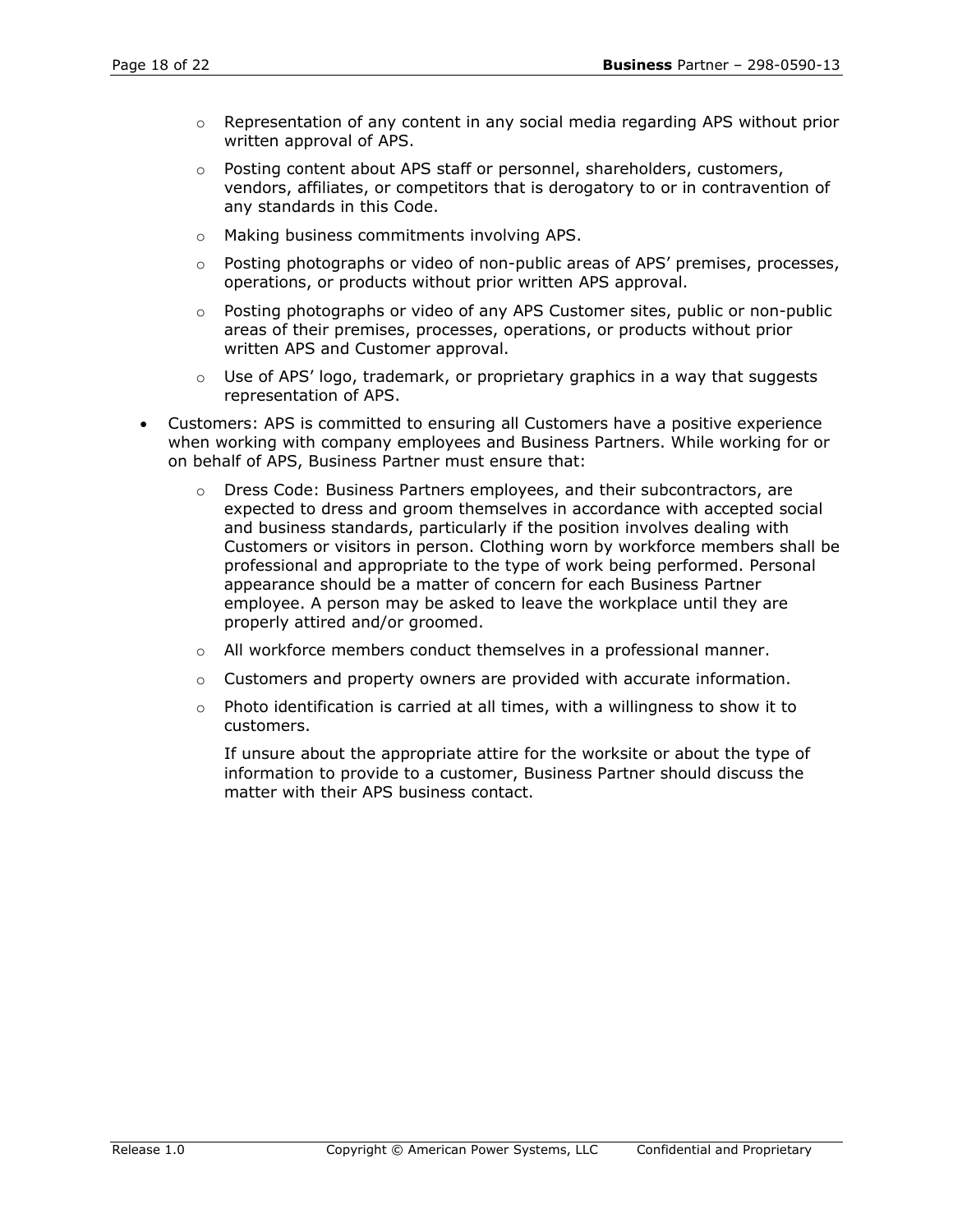## **10 General Management and Administration**

- Employment eligibility: Business Partner has a process in place to confirm the employment eligibility of its employees. Business Partner also agrees to support any requests by APS to have background checks or employment eligibility of any of its employees conducting work for or on behalf of APS checked by a reputable third party.
- APS Assets: APS assets such as computers, telephones and cell phones, fax machines, copy machines, conference rooms, vehicles, construction equipment, tools and similar assets are for APS use only, unless explicit permission to use them has been secured in advance from the appropriate APS business contact.
- Computer and System Security: Business Partners who have access to APS' information systems are responsible for ensuring the security of those systems by identifying and complying with applicable APS information and cyber security policies and standards available from APS. Applicable requirements can be identified by emailing a request for information to [questions@ampowersys.com.](mailto:questions@ampowersys.com) Requirements include ensuring the following:
	- $\circ$  Computer accounts, passwords, and other types of authorization are assigned to individual authorized users and must not be shared with or divulged to others. Authorized users will be held accountable for all actions taken on their system with their user identification.
	- $\circ$  Internet access is not used to conduct personal business, play computer games, gamble, conduct political campaigns, or for personal gain.
	- o Sexually suggestive or explicit material, gaming, file sharing, or other inappropriate files or websites are not downloaded or accessed.
	- $\circ$  Inappropriate or pirated content is not stored on APS equipment.
	- $\circ$  Only approved, authorized, and properly licensed software is used on APS computer systems.
	- $\circ$  Only APS-owned computers and equipment are used to connect to APS networks.
	- $\circ$  No attempts are made to circumvent or attack security controls on a computer system or network.
	- $\circ$  APS-issued equipment is protected from unauthorized access and theft at all times, including locking the computer screen when the computer or laptop is left unattended.
	- $\circ$  For those using mobile assets, applicable requirements from APS' Security Policy are identified and implemented. Applicable requirements can be identified by emailing a request for information to [questions@ampowersys.com.](mailto:questions@ampowersys.com)

Violations of any of the above will result in termination of Business Partner's assignment with APS.

• Network and premises access permission: All APS non-employees (consultants, contractors, and agency workers) who require physical access to APS facilities on other than an incidental basis, or who require access to the APS computer network for purposes of performing services for APS, must obtain an APS contractor identity badge from APS for APS to monitor activity on the APS network and premises.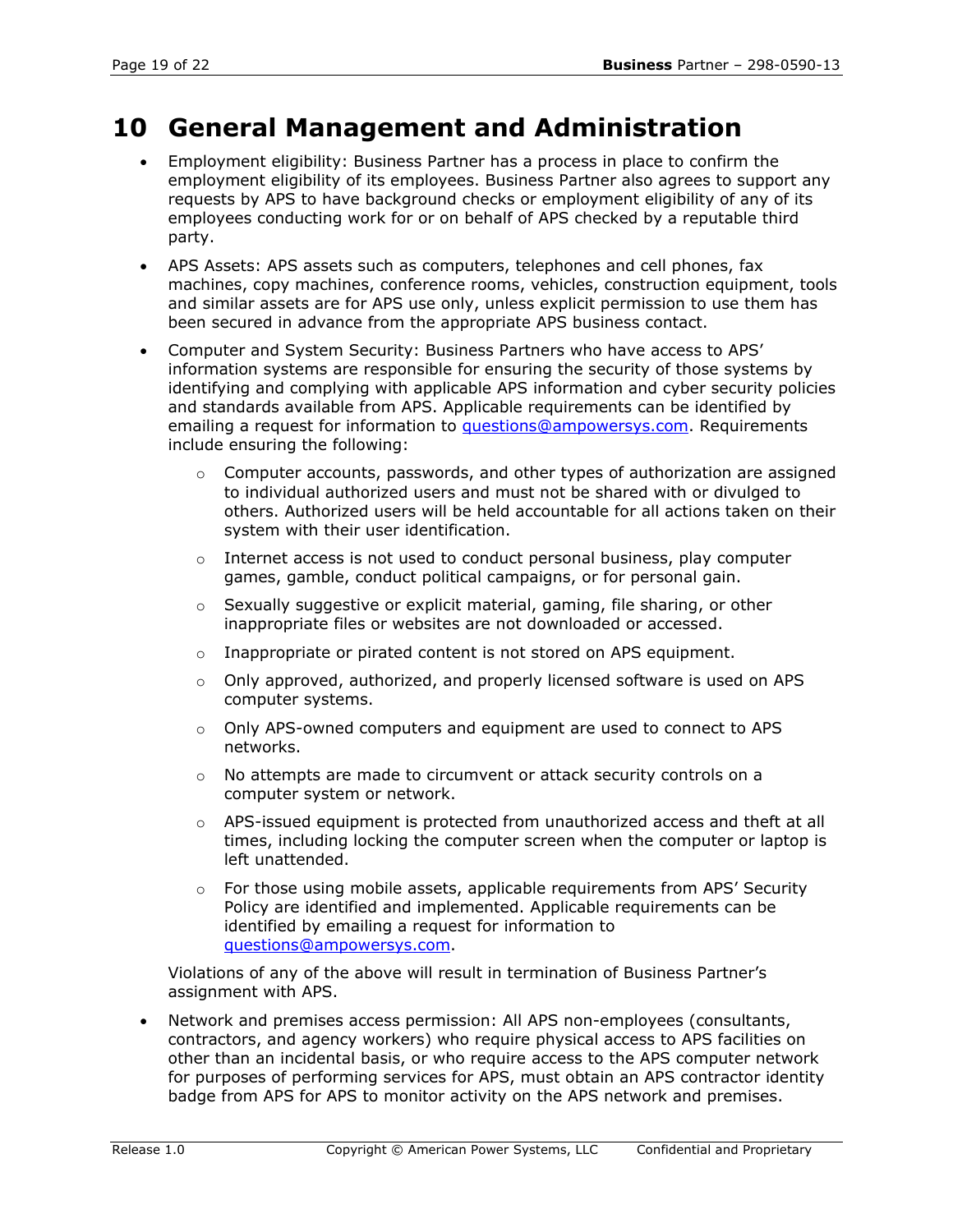- Business Continuity: APS expects its Business Partners to have business continuity plans in place, to test those plans, and to exercise those plans for their business to operate on a continual basis with minimal interruption of supply in the event of an emergency, crisis situation, natural disaster or terrorist/security related event. Business Partners that support APS' real-time operation and financial functions may be asked to provide copies of their plans, exercise, and training records to APS.
- Records Retention: If Business Partner generates or receives information, data, and/or records pertaining to APS as a result of the work performed by Business Partner, Business Partner must ensure those records are retained or transmitted back to APS in a manner that ensures APS information and data is safe, reliable, retrievable, available during its lifecycle, and compliant with APS' requirements for third party production and retention of APS records.
- Management Systems: Business Partner shall support compliance with this Code by establishing pertinent policies and processes appropriate for the nature and scale of operations, including the following: management commitment; accountability and responsibility; identification of legal and customer requirements; risk/issues assessment; risk/issues mitigation (procedural and physical controls); change management; emergency preparedness; training and competency; communications; monitoring, measuring and reporting performance; audits and assessments; incident reporting, investigation and corrective action process; target setting and continual improvement process. APS may require Business Partners to demonstrate compliance with this Code. Failure to comply with the expectations outlined could result in termination of your assignment and/or contract.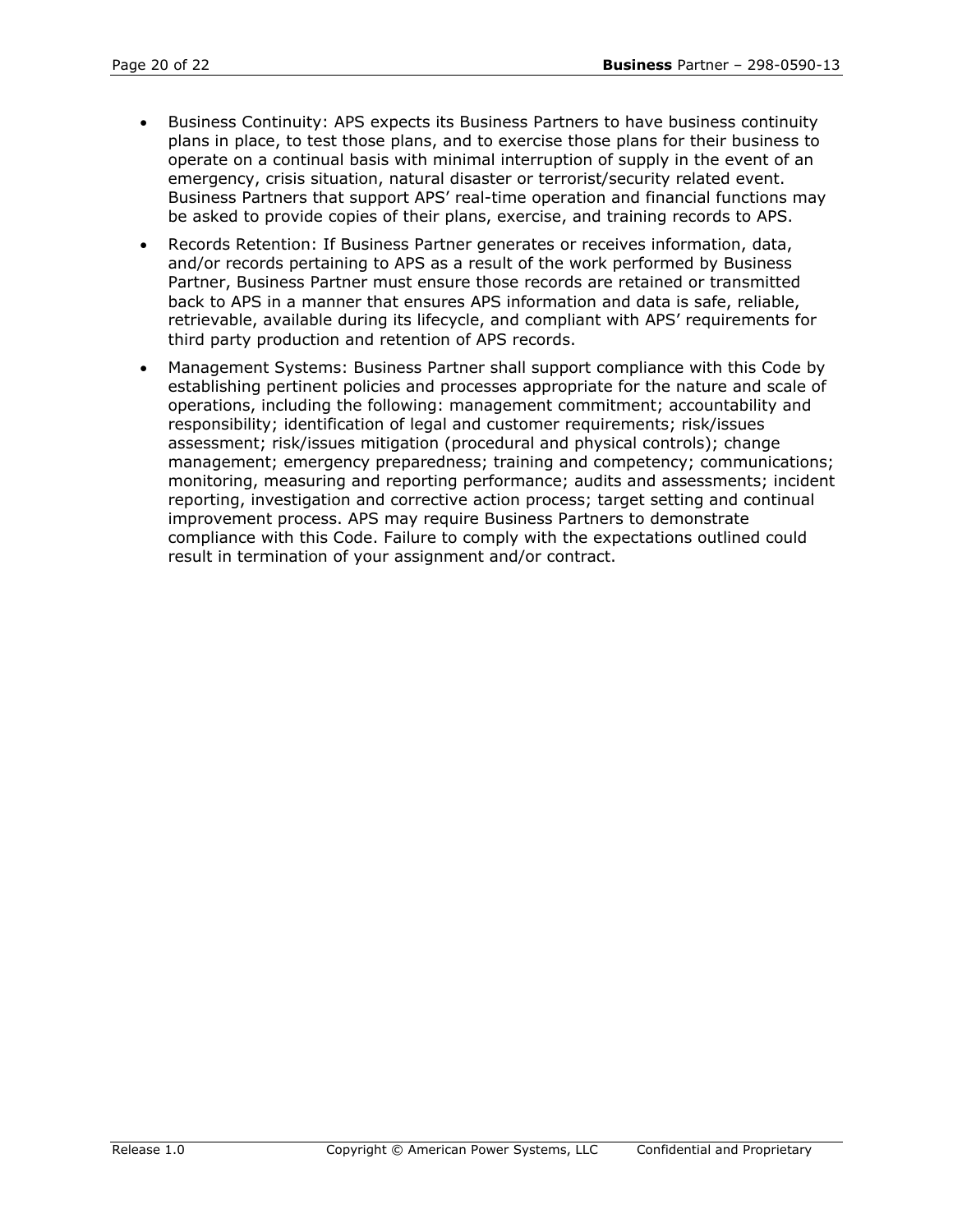## **11 Business Partner Diversity**

APS is committed to providing maximum practical business opportunities to small, women, minority, service-disabled veteran, and LGBT-owned business enterprises (Diverse Business Enterprises or DBE). The Company expects its Business Partners to strive for the same, including, but not limited to, mentoring DBE subcontractors or business solution partners, sharing expertise, systems, and tools with DBE subcontractors or business solution partners, seeking to integrate DBEs in different ways throughout their supply chain and seeking maximum DBE participation. By fully including DBEs in its supply chain APS seeks to optimize innovation, provide better business solutions, promote community economic vitality and help to stimulate local job creation. The company does not use set-asides, preferences, or quotas in administering our Supplier Diversity program.